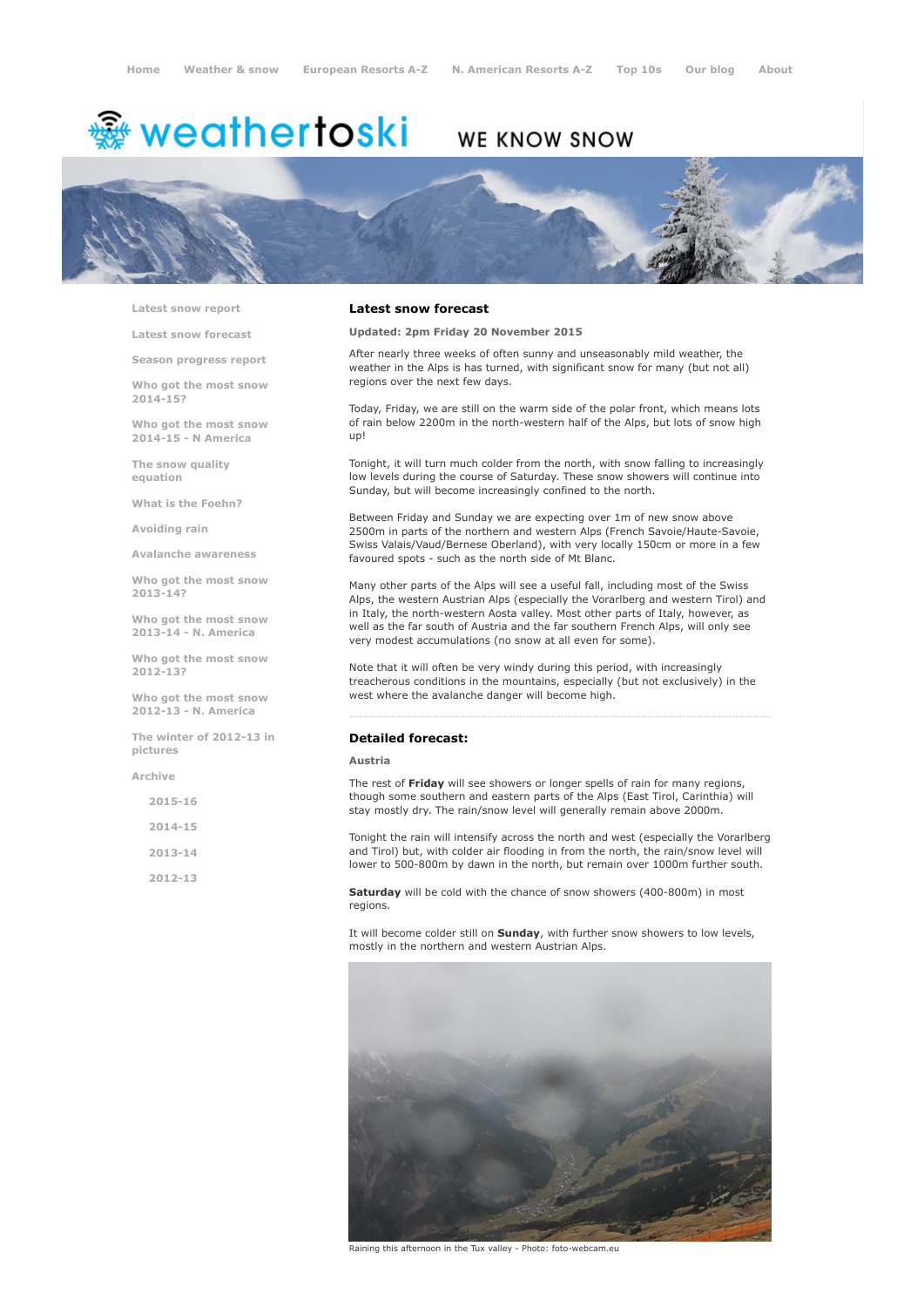

[Contact](http://www.weathertoski.co.uk/about-1/contact-us/) us and we'll do our best to answer it...

# E: [info@weathertoski.co.uk](mailto:fraser@weathertoski.co.uk)

T: +44 (0)20 3151 3154

#### France

The rest of Friday will be mostly cloudy with rain at times, though the far south may stay dry with sunny spells (Alpes Maritimes). The rain/snow limit will start between 2100m and 2400m, but will lower later in the day. This evening and overnight the precipitation will intensify further, with snow descending to 700 1000m (perhaps lower) by dawn.

Saturday will be cold and mostly cloudy with showers or longer spells of snow, still heaviest in the north (Savoies) where it will fall to 400-800m. The best of any brightness will be in the far south.

Sunday will be colder still with occasional snow showers to very low levels, mostly in the northern Alps.



Snow falling above 2300m in Tignes this afternoon - Photo: tignes.net

### Italy

The rest of Friday will be mostly cloudy, though some brighter spells are possible both in the far south-west (southern Piedmont) and the east (Dolomites). The north-western Alps (Aosta Valley) will see some rain at times with snow above 2200m.

It will turn colder tonight, with snow descending to 1000m or so in the upper Aosta Valley by dawn. Some other parts of the Italian Alps will also see some showers, though accumulations of snow will generally be modest, and one or two spots will remain completely dry.

Saturday will continue to see some snow showers in the upper Aosta Valley (Courmayeur, La Thuile, Cervinia). Elsewhere, snow showers will be fewer and further between, with the possible exception of the far eastern Dolomites where some more persistent snow could move up from the Balkans.

Sunday will be colder still, but most places will remain dry with sunny spells, with the exception of the border areas which may see a few flurries here and there.



Snowing on the slopes of Cervinia today - Photo: cervinia.it

#### Switzerland

The rest of Friday will be cloudy with showers or longer spells of rain, heaviest and most persistent in the north and west (e.g. Bernese Oberland, Valais), with snow above about 2200m. Tonight, the precipitation will intensify further but, with colder air digging in from the north, it will start to snow to lower and lower altitudes, reaching between 700m and 1000m by dawn.

Saturday will be cold with plenty of snow showers (400-800m), heaviest in the northern half of the Alps.